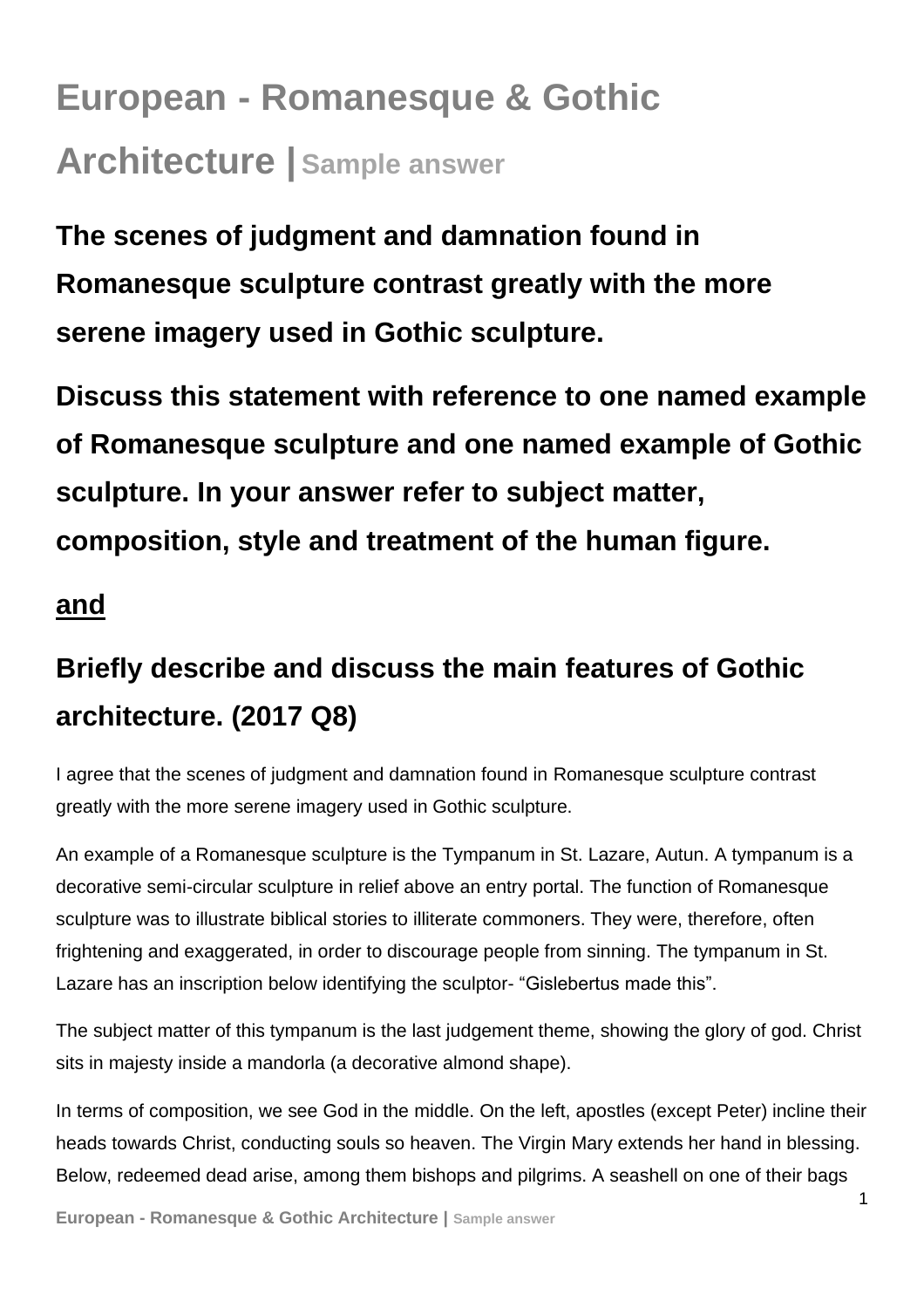represents Santiago de Compostela, the popular pilgrimage route. St. Lazare is on one of the pilgrimage roads. On the right of the tympanum, we see the weighing of the souls by Archangel Michael, while the devil leans on one side of the scales. The devil torments the damned and an angel trumpets to awaken the dead. Two people sit in their tombs in grave clothes. The tympanum is framed by two archivolts: the inner has carved foliage, the outer has medallions representing seasons, zodiacs and labours of the months.

The carving style is rather linear and flat, with many details in low relief. However, it is also quite lively, with great movement and imaginative imagery of demons and monsters. This stylised approach was popular in the Romanesque period because it gave a striking visual to a strong message: sin, and you'll go to hell.

The treatment of the human figure is quite inaccurate and stylised. The tympanum is above a door, and so made to be viewed from a distance. Romanesque sculpture was meant to tell a story and impress fear, not to be an accurate human representation. Conveying the message effectively was more important than having anatomical accuracy.



As Romanesque sculpture progressed into the Gothic period, production of large stone sculpture became more popular to decorate churches and cathedrals, until Gothic sculpture had evolved into an independent art form of itself.

An example of Gothic sculpture is the Well of Moses, carved by Claus Sluter. As in Romanesque sculpture, the purpose of Gothic sculpture was largely to educate the worshipper, but in a much more benign and forgiving way than before.

We can certainly see this in the subject matter of the Well of Moses. It depicts various biblical characters in the one sculpture, intended for worship. As much as it is for worship, however, it is equally a display of Sluter's technical ability, as gothic sculpture became a vehicle of expression for human thoughts and emotions.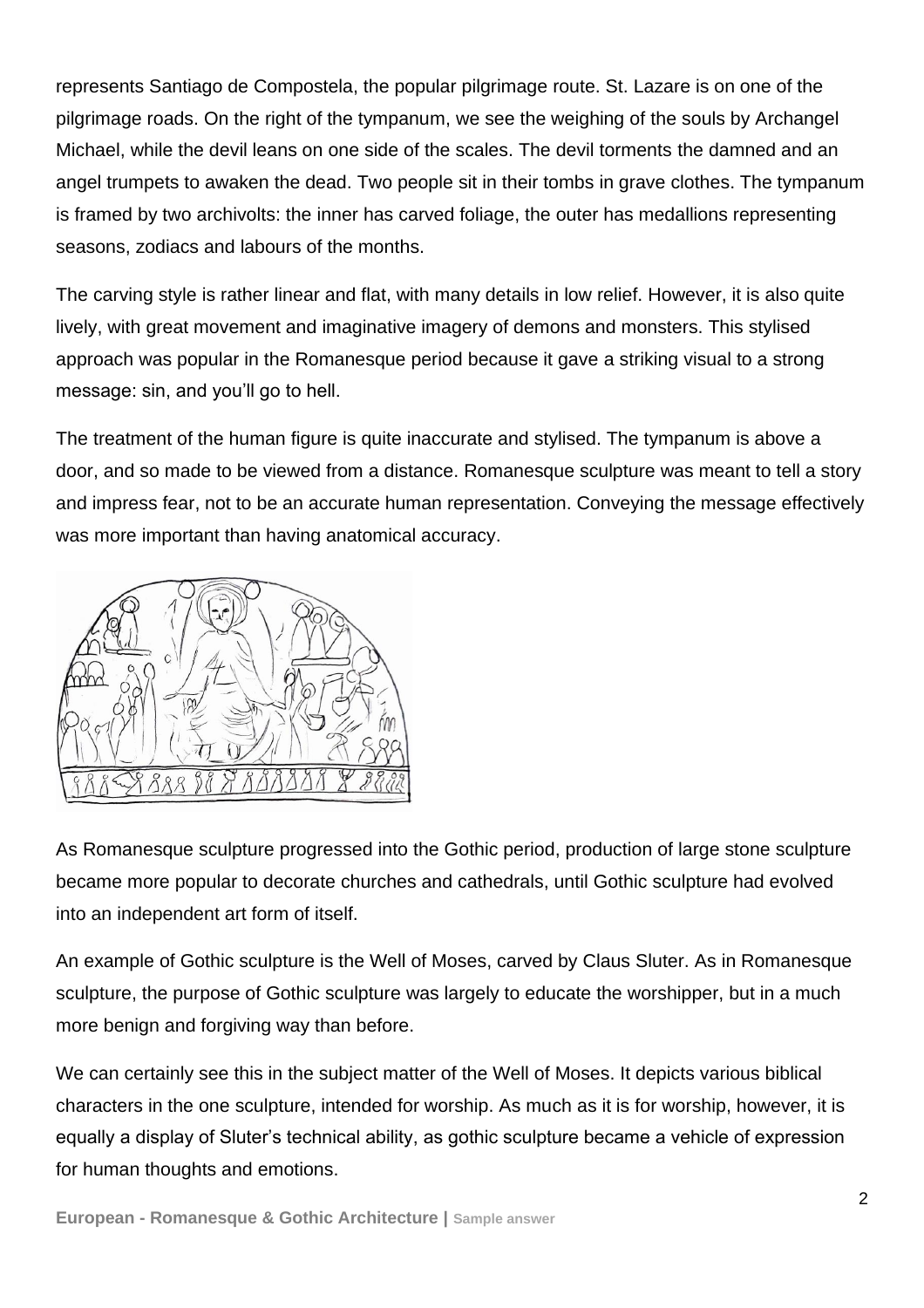The composition is of a 6 sided Well, now missing the calvary group, which would have been placed on top. The calvary group was a large crucifixion scene with a tall slender cross and hexagonal base. It had been assumed that the Calvary would have depicted Mary Magdalene, Virgin Mary and St. John, but archival evidence suggests it was just Mary Magdalene. There are 6 life sized prophets, each holding a book or scroll. The figures dominate the architecture. Beginning with Moses and working counter clockwise, it depicts David, Jeremiah, Zecharaiah, Daniel, and Isaiah. Moses was originally below Jesus.6 weeping angels stand on colonettes on corners between prophets.

The style is dramatic, yet lifelike. It is carved in high relief, and the figures look very lifelike. It has a very naturalistic look, and fabric folds have a very 3-D appearance. Originally, it was painted in several colours by Jean Malouel, painter to the duke, and gilded by Hermann of Cologne. Little paint remains today.

The treatment of the human figure is very realistic and natural. Sluter had a great interest in anatomical accuracy and emotional expression, and like most Gothic sculptors, he carefully observed human emotions and expressions. Gothic sculptors were skilled at communicating the hardness of bone, the softness of tissue, the firmness of muscle and the heavy weight of fabric.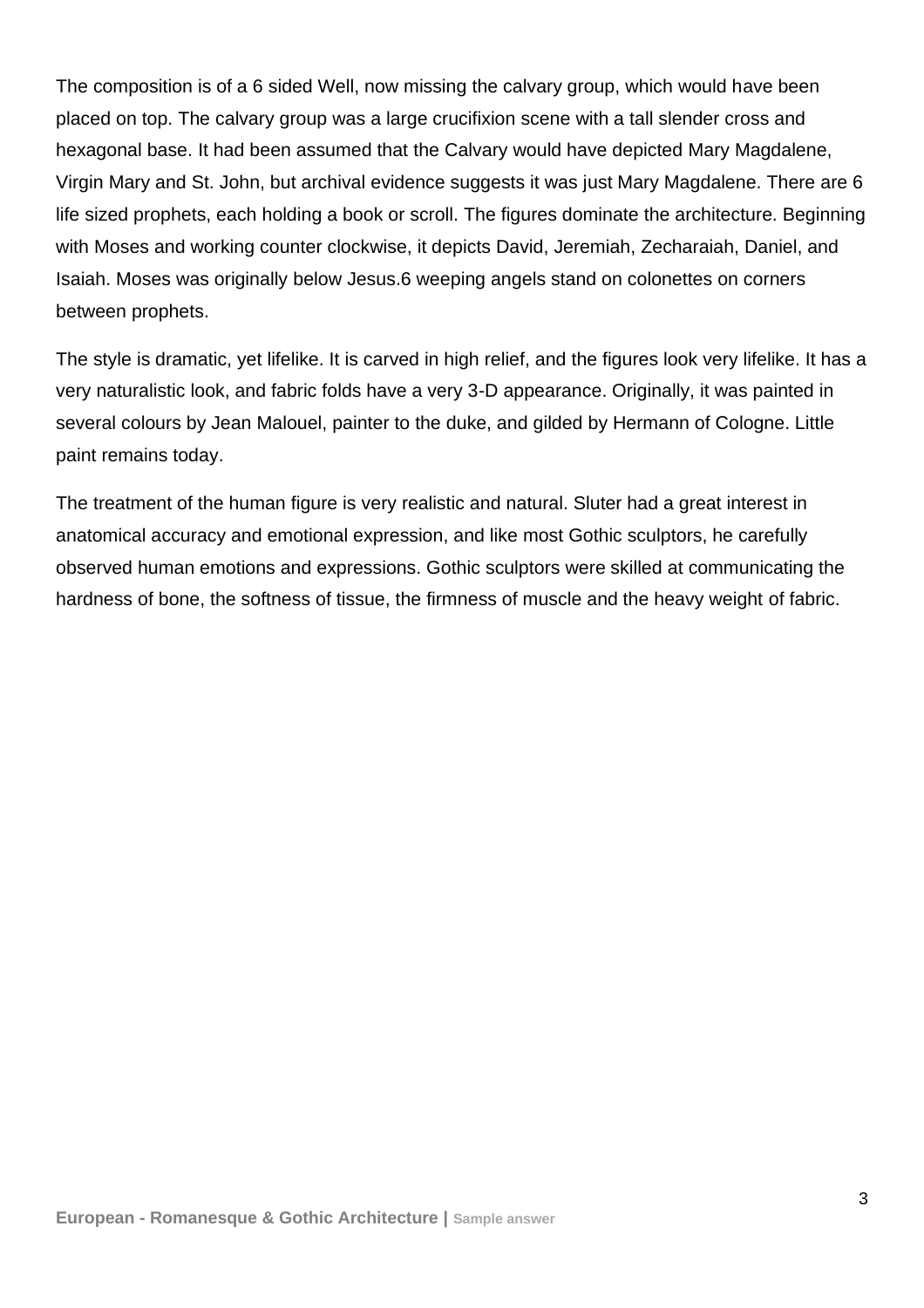

The main features of Romanesque architecture were thick walls to support heavy stone roofs. The churches were blocky, bulky and strong, made up of simple geometric masses like cuboids and cylinders. The insides were gloomy, as the thick walls didn't allow many windows. Builders developed vaults to make churches bigger and stronger. The floorplan of a Romanesque church was cruciform, with a nave running east-west, the transept running north-south, the crossing where they meet. The choir and apse make up the main altar area, and the ambulatory is where pilgrims can walk around it. Radiating chapels form a crown around the apse.